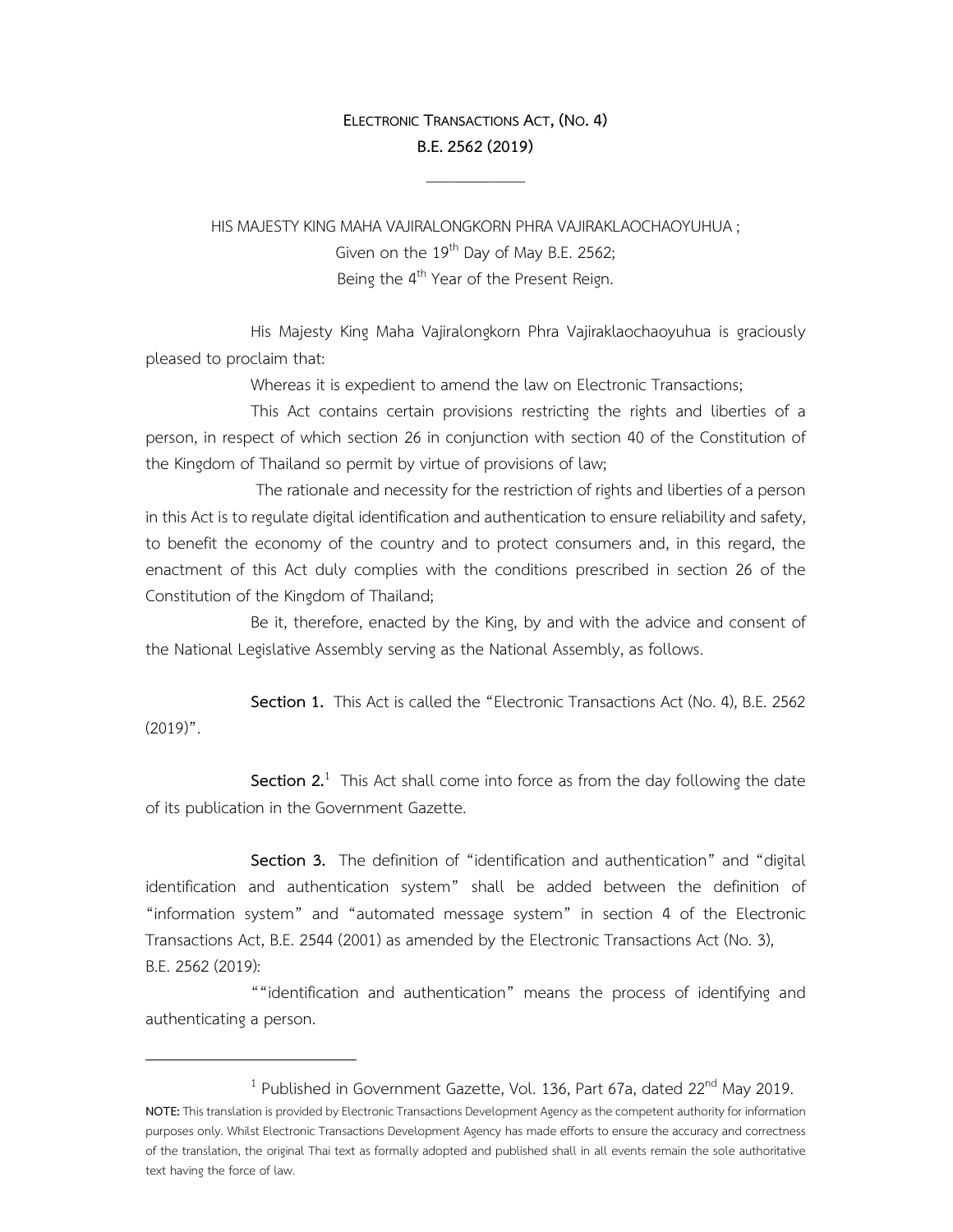"digital identification and authentication system" means an electronic network which links information between any persons or State agency for the purpose of identification and authentication and any other transaction relating to identification and authentication."

 **Section 4.** The provisions of section 6 of the Electronic Transactions Act, B.E. 2544 (2001) shall be repealed and replaced by the following:

 "Section 6. The Minister of Digital Economy and Society shall have charge and control of the execution of this Act."

 **Section 5.** The following provisions shall be added as Chapter III/I Digital Identification and Authentication Systems, section 34/3 and section 34/4 of the Electronic Transactions Act, B.E. 2544 (2001):

## "**"CHAPTER III/I DIGITAL IDENTIFICATION AND AUTHENTICATION SYSTEMS**

\_\_\_\_\_\_\_\_\_\_\_\_\_\_

 Section 34/3. The identification and authentication of a person may be made via a digital identification and authentication system.

 Any person who intends to rely on the identification and authentication of another person via a digital identification and authentication system may notify, in advance, the conditions of the trustworthiness relating to digital identification and authentication which is intended to be used, and once the digital identification and authentication satisfies such conditions, it shall be presumed that the person identified and authenticated is in fact such person.

 The conditions for the trustworthiness of digital identification and authentication under paragraph two must be of a standard that is no lower than that prescribed by the Commission or the Committee under section 34/4 paragraph two, as the case may be, in accordance with prescription by Notification. In this matter there shall be assurance of ease of access by the people and non-discrimination.

 Section 34/4. In the case where it is necessary to maintain financial and commercial security, or for the benefit of strengthening trustworthiness and reliability in the digital identification and authentication system, or to prevent the occurrence of loss to the public, a Royal Decree shall be enacted to prescribe for the operation of any business providing services relating to digital identification and authentication systems to be an operation of a business providing services relating to electronic transactions which is subject to prior licensing, and the provisions of Chapter III, Businesses Providing Services Relating to Electronic Transactions, shall apply *mutatis mutandis*.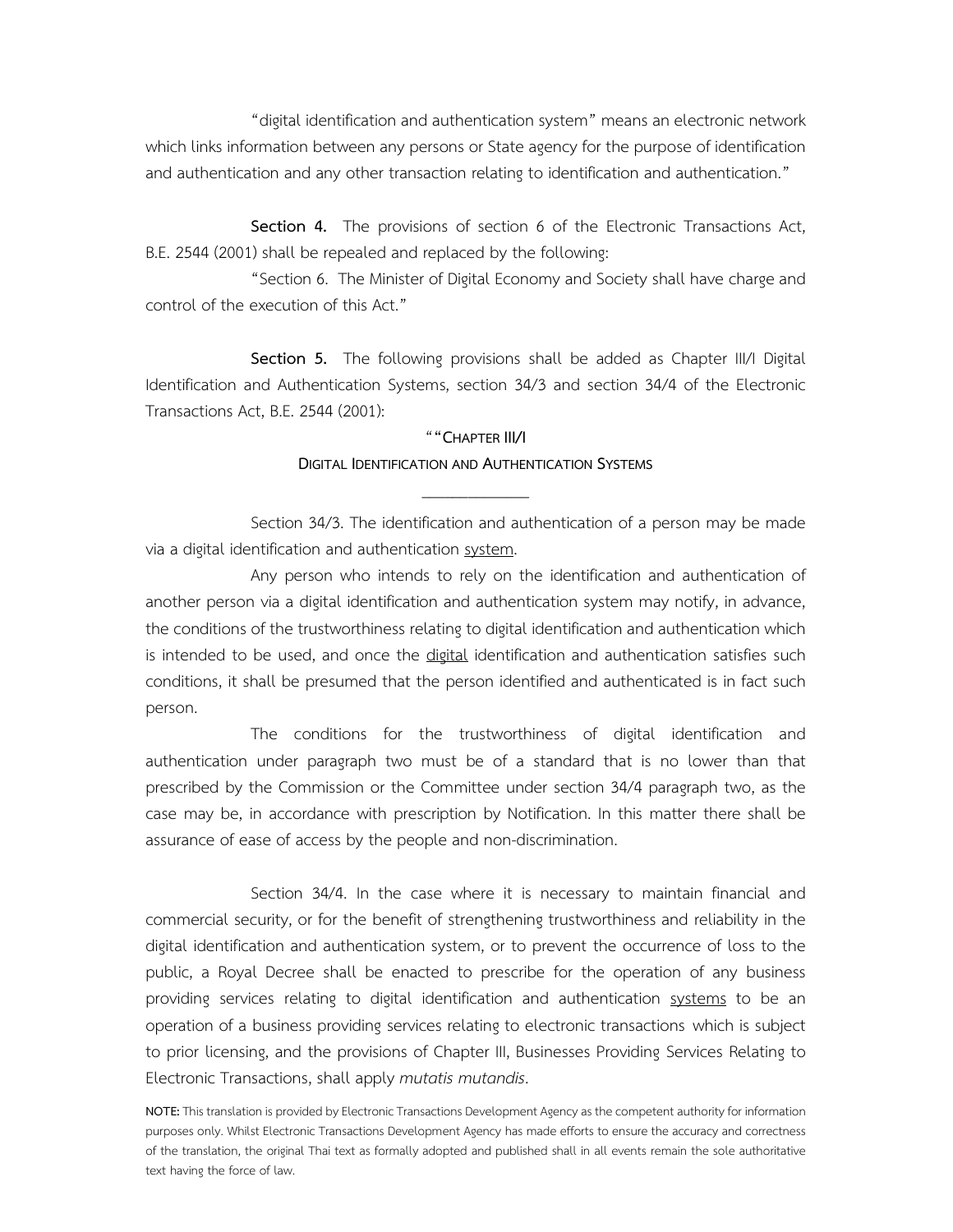The Royal Decree under paragraph one may prescribe for the establishment of a committee to perform the duty of prescribing by Notification the criteria with which the operator of a business relating to digital identification and authentication systems must comply, and which shall have the power to consider issuing an order and to carry out any act under section 34 in the case where a licensee violates or fails to comply with the criteria for the operation of the business."

 **Section 6.** The following provisions shall be added as section 45/1 of the Electronic Transactions Act, B.E. 2544 (2001):

 "Section 45/1. Any person who operates a business providing services relating to digital identification and authentication systems without having received a licence under section 34/4, or operates a business providing services relating to digital identification and authentication systems while an order has been made to suspend their licence or after an order has been issued by the Commission, or a Committee under section 34/4 paragraph two to revoke their licence shall be liable to imprisonment for a term of not more than three years or to a fine of not more than three hundred thousand baht, or to both."

 **Section 7.** A person who operates a business providing services relating to digital identification and authentication systems on the day before the date this Act comes into force may continue to operate such business, and once a Royal Decree has been enacted under section 34/4 of the Electronic Transactions Act, B.E. 2544 (2001), as amended by this Act, to prescribe that such business is a business providing services relating to electronic transactions which must obtain a licence, such person who operates a business providing services relating to digital identification and authentication systems shall apply for a licence within ninety days as from the day the Royal Decree comes into force, and once an application has been made for a licence, operation may continue until an order not to grant a licence is issued.

 **Section 8.** All Rules issued under the Electronic Transactions Act, B.E. 2544 (2001) in force on the day prior to the day this Act comes into force shall continue to be in force insofar as they are not contrary to or inconsistent with this Act until Rules issued under the Electronic Transactions Act, B.E. 2544 (2001) as amended by this Act come into force.

 **Section9.** The Minister of Digital Economy and Society shall have charge and control of the execution of this Act.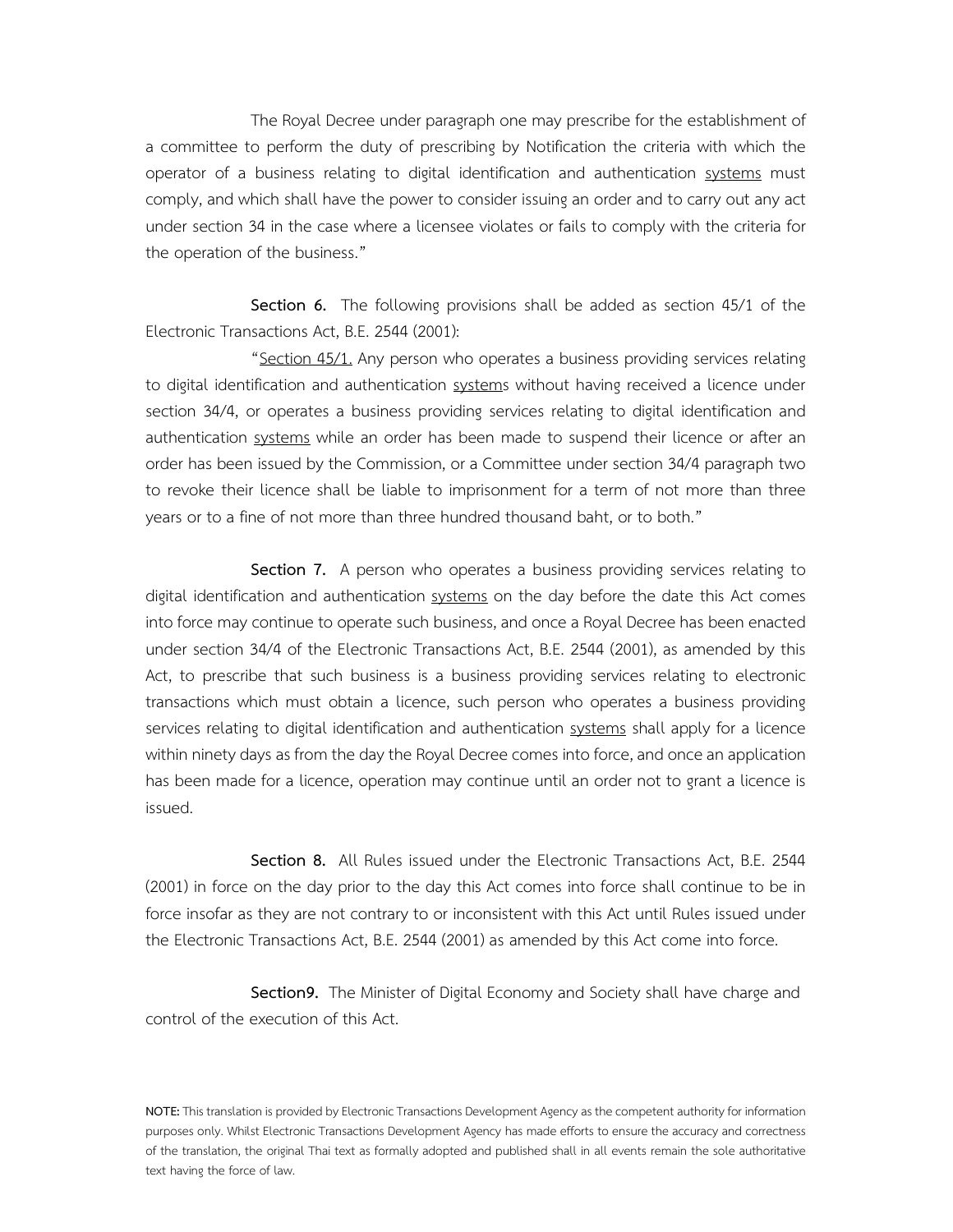Countersigned by:

 General Prayut Chan-o-cha Prime Minister